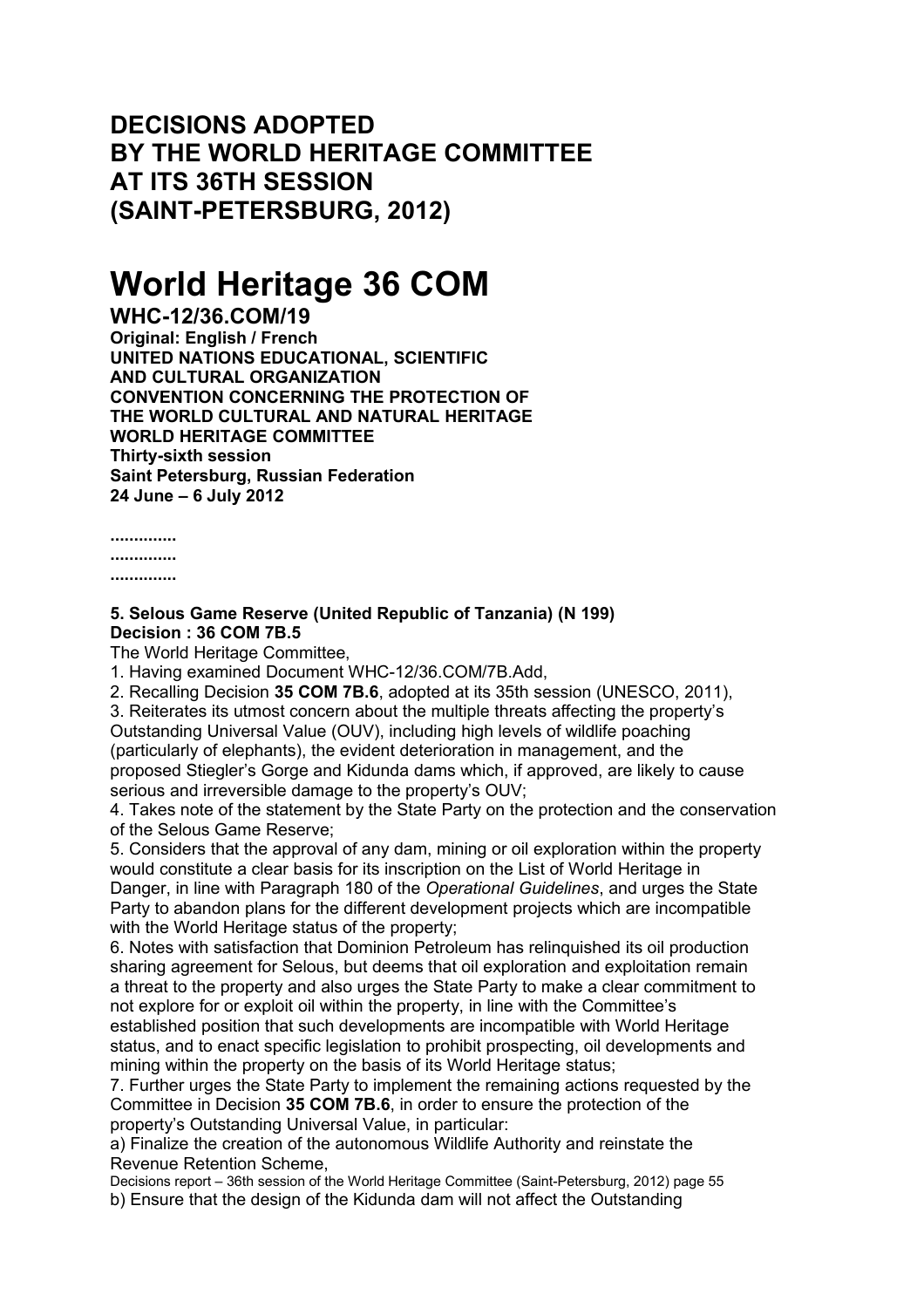Universal Value of the property and avoid flooding part of the property or key wildlife areas on its boundaries.

c) Develop and implement an emergency plan to strengthen anti-poaching activities in the property in order to cope with the alarming increase in poaching,

8. Also reiterates its encouragement that the State Party provide appropriate protection to the Selous-Niassa Corridor which is becoming progressively fragmented, and considers that its permanent protection as a buffer zone or its inclusion within the property is vital to the long-term integrity of the latter;

9. Requests the State Party to submit to the World Heritage Centre, by **1 February 2013**, an updated report on the state of conservation of the property and on progress in the implementation of anti-poaching measures, the reinstatement of the Revenue Retention Scheme and the creation of an autonomous Wildlife Authority, including confirmation that no permits have been issued for the various development projects within the property under consideration, for examination by the World Heritage Committee at its 37th session in 2013, **with a view to considering, in the absence of substantial progress, the possible inscription of the property on the List of World Heritage in Danger.**

**............ ............**

**............**

## **EXAMINATION OF MINOR BOUNDARY MODIFICATIONS OF NATURAL, MIXED AND CULTURAL PROPERTIES ALREADY INSCRIBED ON THE WORLD HERITAGE LIST NATURAL PROPERTIES**

**Decision: 36 COM 8B.43**

The World Heritage Committee,

1. Having examined Documents WHC-12/36.COM/8B.Add and WHC-

12/36.COM/INF.8B2,

2. Recalling Decisions 33 COM 7B.8, 34 COM 7B.3, 35 COM 7B.6 and 35 COM 8B.46; 3. Reiterates that the modifications to boundaries of World Heritage properties that are related to mining activities have to be dealt with through the procedure for significant modifications of boundaries, in accordance with para. 165 of the *Operational Guidelines* given the potential impact of such projects on the Outstanding Universal Value;

4. Takes note and regrets that the State Party did not submit the application as a significant but as a minor boundary modification on 1 February 2011 as stated in Decision **35 COM 8B.46**;

5. Considers that through the referral process a completed Environmental Impact Assessment (EIA) has been submitted which demonstrates that the impact of the mining project on the Outstanding Universal Value of the property is limited and can be mitigated:

6. Recalls in particular the commitments made by the State Party at the 35th session of the Committee to secure and enhance the continued effectiveness of the Selous-Niassa corridor as a key feature to maintaining the long-term integrity of the property, as well as to make proposals for the inclusion into the property of additional land to the effect of further maintaining and enhancing the Outstanding Universal Value of the property;

7. Considering the reiteration of the commitments of the State Party to the protection and conservation of the property, as stated in the letter of the State Party received on 1 July 2012, requests it to:

a) Provide additional valuable wildlife forest area to compensate for the excised area of Selous Game Reserve for inclusion into the property to the effect of further maintaining and enhancing the OUV of the property,

b) Ensure enhanced and effective protection of the Selous-Niassa corridor,